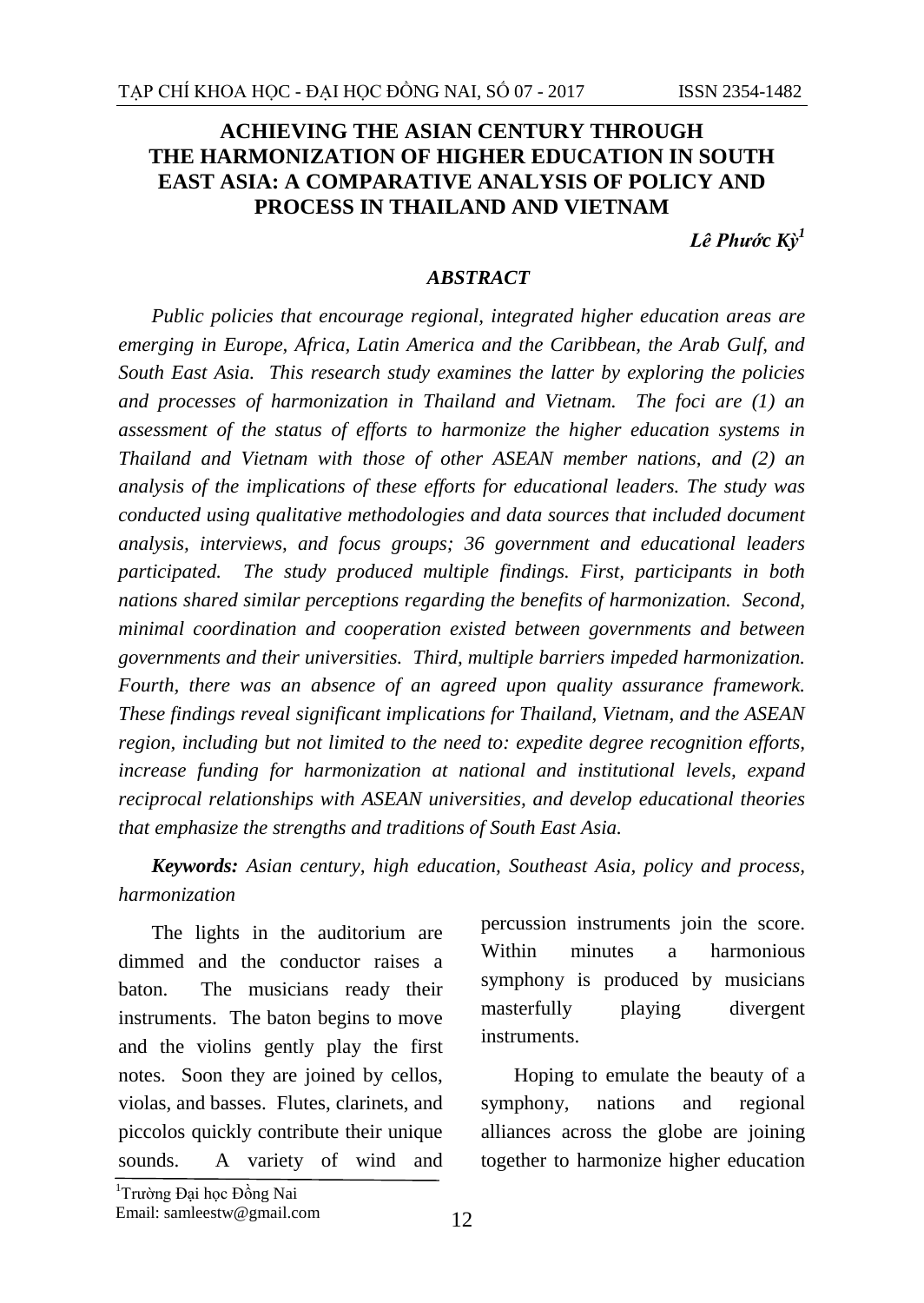systems within economic and geographic regions. Like a flute, violin, or trumpet, the intent is to maintain the distinctive qualities of national systems while enjoying the strength of an integrated whole. This process represents a rapidly emerging phenomenon within higher education. Motivated by goals that include the creation of regional higher education areas to facilitate the movement of students and faculty across borders, the mutual recognition of academic programs, the unification of educational policies and structures, the development of human resources, the production and dissemination of research, and ultimately, the growth and enhanced competitiveness of national economies, such areas are emerging in Europe, Africa, Latin America and the Caribbean, the Arab Gulf, and South East Asia (Gaston, 2014) [1].

This paper examines the status of harmonization efforts in the latter, focusing specifically on Thailand and Vietnam. The paper begins with an overview of regional harmonization initiatives, followed by a description of both the conceptual framework and the methodology employed for the research study. The findings of the study are then reported and their meanings are discussed in terms of theory, research, and practice. Based on the findings and their meanings, the paper concludes with specific recommendations for

educational leaders in Thailand and Vietnam, and potentially for educational leaders in South East Asia.

## **REGIONAL ARMONIZATION INITIATIVES**

Higher education reforms are often driven by perceived national needs. Foremost among these are meeting local demands and building competitive national knowledge-based economies (Chen & Dahlman, 2005 [2]; Forest & Altbach, 2011 [3]; Stromquist & Monkman, 2000). Within developing nations, higher education models from the West are often adopted and adapted to achieve system reforms (Altbach, 2011; Forest & Altbach, 2011 [4]; Hazelkorn, 2014) [5]. The following paragraphs—starting with the Bologna Process in Europe—briefly highlight the proliferation of regional harmonization initiatives, often through the adaptation of Western models.

#### **Europe**

Much has been written about the European Union's Bologna Process so minimal space is devoted to it here. However, it is apparent that since its inception in 1999 the Bologna Process has become the primary model for regional integration and higher education reform (Benelux Bologna Secretariat, 2009) [6]. The unified system of the Bologna Process, with its articulated guiding standards, appeals to many nations and regional or para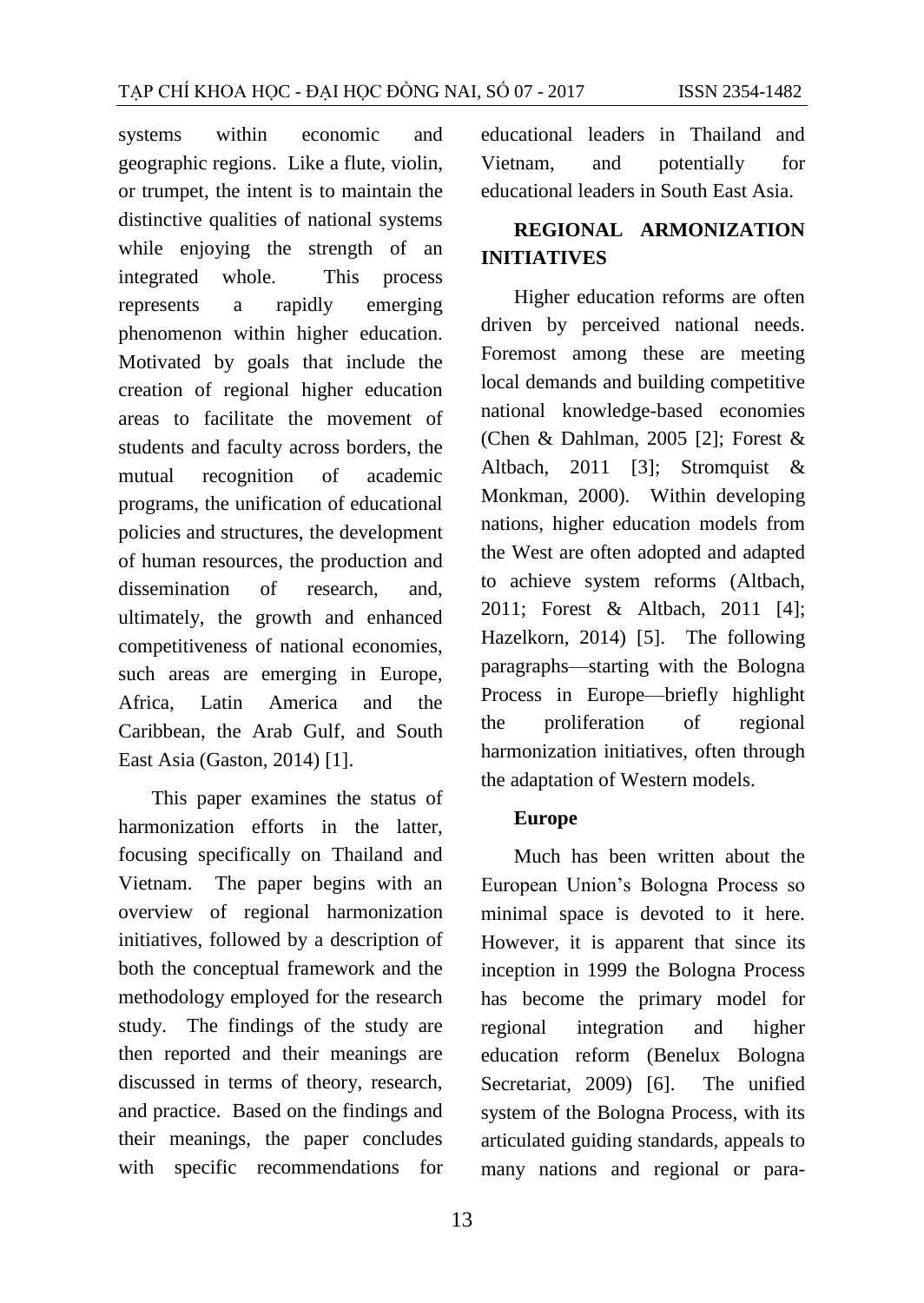governmental agencies (Gaston, 2014). The subsequently discussed regions—to which more attention is given within the paper—clearly appear to be adapting the Bologna Process to harmonize higher education systems. Some, as will be noted, appear to be merging the Bologna Process with aspects of the American model of higher education.

#### **Africa**

National economies in Africa often became less competitive during the decades that followed decolonization (Charlier, 2007 [7]; Global University Network for Innovation, 2007; Onana, Oyewole, Teferra, Beneitone, Gonzalez, & Wagenaar, 2014). To revitalize not only economies but also societies, the reform of higher education frequently became the focus of national leaders due to the significant role that higher education plays in "the development of modern societies, enhancing social, cultural and economic development and training the leaders of tomorrow" (Tuning Africa, 2014, p.1). Member nations of the African Union began to benchmark their higher education systems against the Bologna model (Charlier, 2007). The desire to create an integrated higher education system was driven both by a transnational African sense of shared histories and language and by historical connections with former European colonizing powers (Gaston, 2014). Thus the

Tuning Africa project, in collaboration with the European Union, was initiated in 2008 (Tuning Africa, 2014). The purpose was to develop policies and practices that facilitate regionally comparable academic programs and degrees, not only within Africa but also with Europe. Structural reforms were also implemented to adopt various Western-based postsecondary practices. Some of these reforms—such as the three-year baccalaureate and the curricular changes associated with adopting such a degree—emulated the Bologna Process (Racelma, 2012). To date, however, there is extensive variance across the continent regarding the adoption of all components of the Bologna Process.

#### **Latin America and the Caribbean**

Similar reforms occurred in Latin America and the Caribbean, where government and educational leaders were quick to respond to the launch of the Bologna Process in 1999. They cooperated with European nations to promote regional integration in higher education and they agreed to establish by 2015 a common area for higher education between Europe, Latin America, and the Caribbean. National representatives continue to meet regularly to speed the full creation of a common space for higher education, focusing primarily on institutional cooperation, student and faculty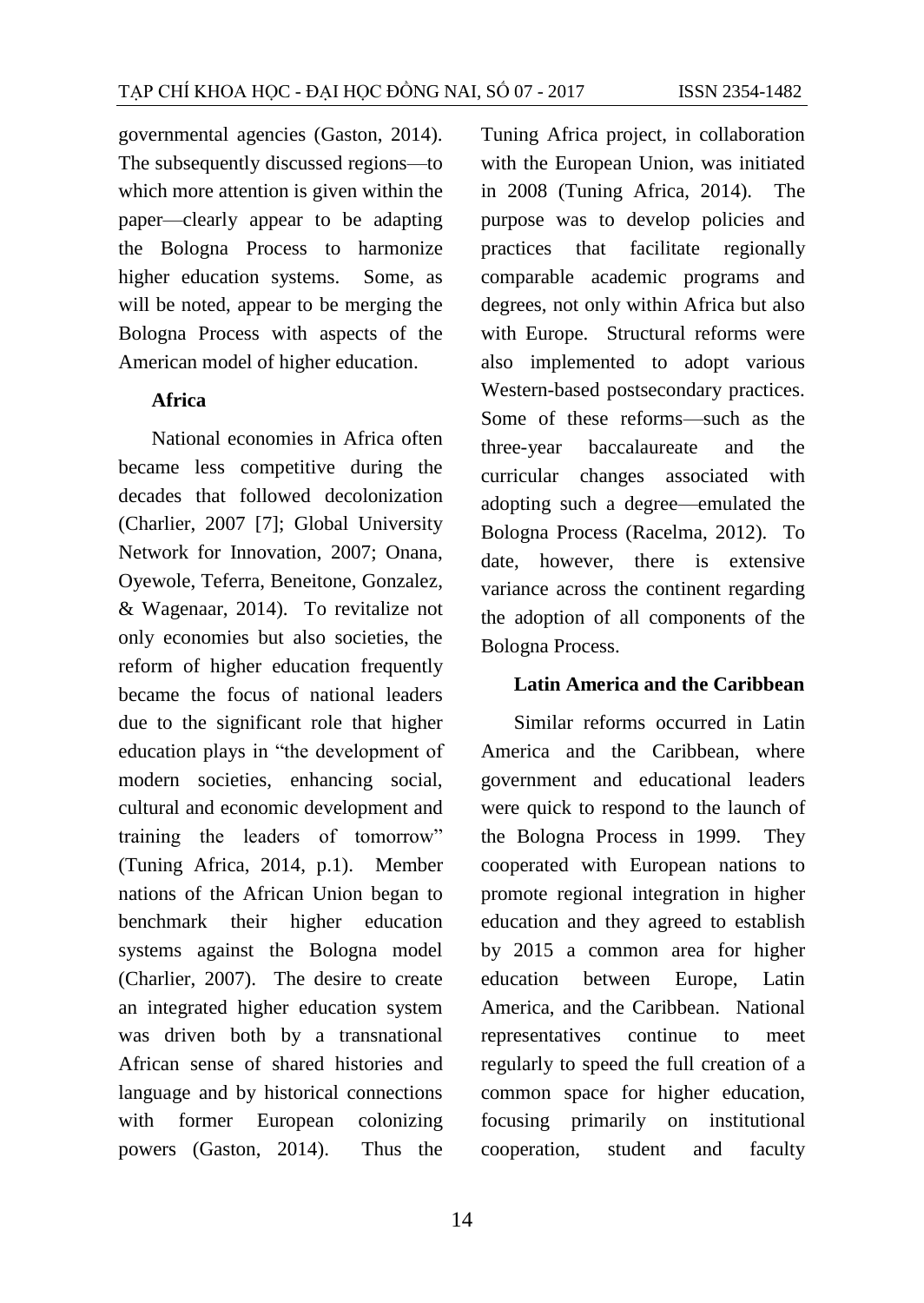mobility, and joint degrees. As Cetina (2005) [8] notes, such close cooperation may enable the ongoing development of higher education on both sides of the Atlantic Ocean.

#### **The Arab Gulf**

The Gulf Cooperation Council (GCC) region consists of six Arab nations: Bahrain, Kuwait, Oman, Qatar, Saudi Arabia, and the United Arab Emirates [which is commonly referred to as UAE]. The GCC was formed in 1981 (The Cooperation Council of the Arab States of the Gulf, 2014) and based on the belief that "organizational cohesion depends on close similarity among group members" (Tetreault, 2013, p. 152). Lawson (1997) [9] describes these similarities as "identical systems, identical internal and foreign policies, identical ideologies, identical aspirations, and identical human, social, and political problems" (p. 15). In 2012 the founding member nations proposed unifying the region to enhance cooperation and to protect the area from upheaval occurring in the Middle East (Saudi-US Relations Information Service, 2012). Article 15 of the Economic Agreement between the GCC States indicated that member states were to take measures to "achieve integration between GCC universities in all fields" (The Cooperation Council of the Arab States of the Gulf, 2001, p. 10). In addition, the council

encouraged the mobility and exchange of students and faculty members to maximize the integration process (de Prado Yepes, 2006) [10].

The Arab Gulf nations are now implementing a wide range of educational reforms on both the national level and the regional GCC level. Throughout the region American-based educational policies are seen as preferable to other Western models. Consequently, the American model of higher education is being widely adopted to create a reformed, modernized, and knowledge-based GCC society. According to Mazawi (2010, p. 212) [11], "Gulf educational policies are drawn into the orbit of American educational policy making through the active involvement of think tanks and consultants." Adaptation of the American model thus appears to be increasing throughout the Arab Gulf, and is coupled with movement toward—although inconsistent at times—the regional harmonization of higher education.

#### **South East Asia**

Regional harmonization initiatives have occurred in South East Asia under the auspices of multiple organizations. In 1965 the Southeast Asia Ministers of Education Organization (SEAMEO) was established to promote regional cooperation in education, science and culture. Shortly thereafter, in 1967, the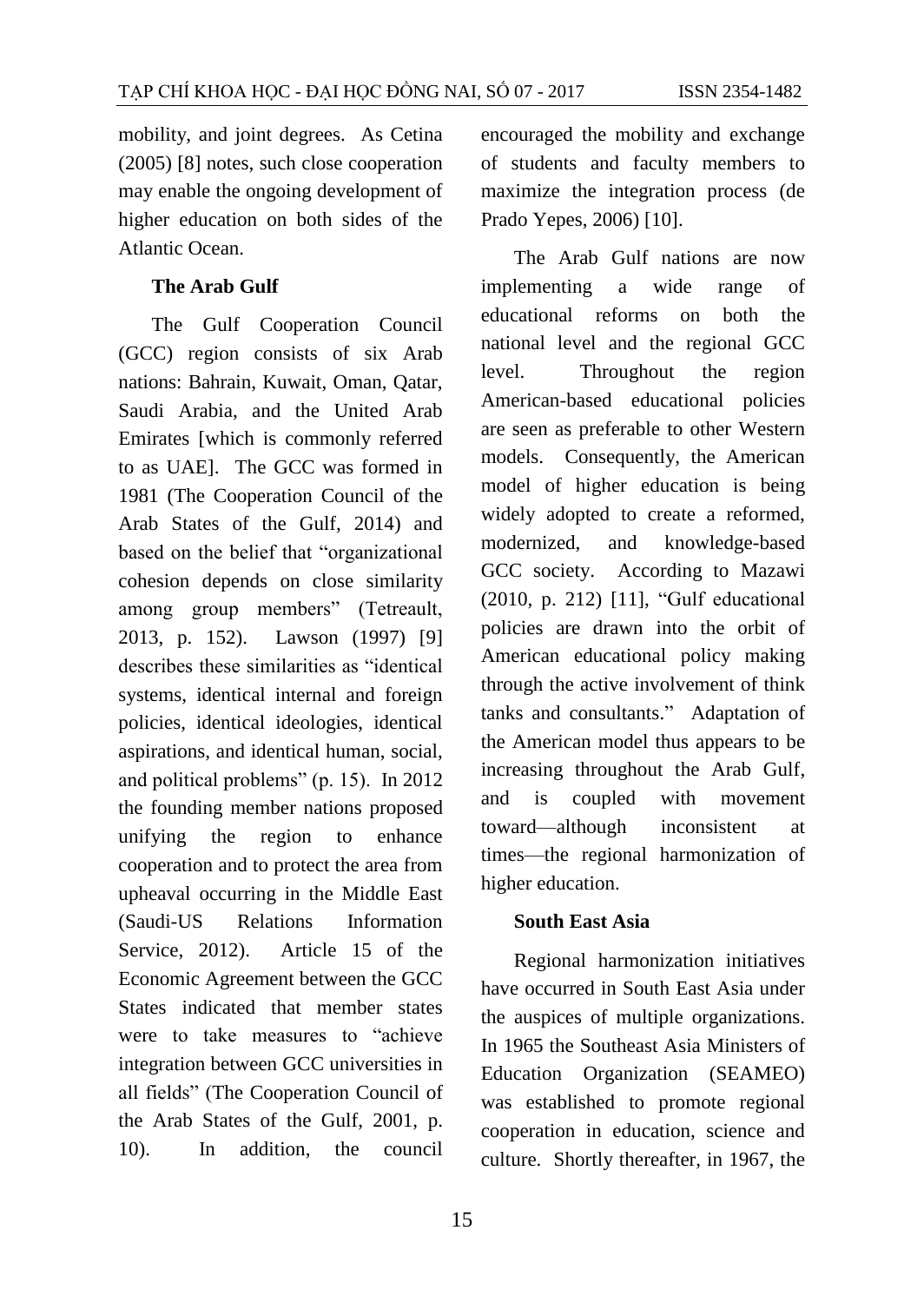Association of Southeast Asian Nations (ASEAN) was founded to promote economic growth, accelerate social progress, and protect stability in the region. Although there were efforts after the creation of ASEAN to find common ground for educational systems, not until the year 2000 did ASEAN member nations launch an initiative related to the promotion of higher education development in the region. The Initiative for ASEAN Integration (IAI) was an effort, at the macro level, to narrow the gap between the six initial member nations and the four newly admitted nations. In addition, the ASEAN University Network (AUN), worked since its establishment in 1995 to strengthen member institutions through seminars, workshops, and technical forums for international cooperation (Ratananukul, 2009). Finally, regional centers under SEAMEO—such as the Thai SEAMEO Regional Institute of Higher Education and Development (SEAMEO-RIHED) and the SEAMEO Regional Language Center (SEAMEO-RELC)—have been extensively involved in activities related to training, research, and policy analysis.

Current macro level activities include the engagement of ASEAN with other regions to promote educational cooperation. Among these initiatives are University Mobility in Asia and the Pacific (UMAP, 1993), Asia-Europe Meeting (ASEM, 1996), ASEAN-EU University Network Program (AUNP, 2001), Asia-Pacific Quality Network (APQN, 2004), and relations between ASEAN and the Arab Gulf Cooperation Council (GCC) (2009). At the micro level, numerous universities within ASEAN member nations are attempting to integrate higher education systems through projects that promote academic cooperation, student and faculty exchange, information dissemination, and joint research. Interestingly, Yavaprabhas (2009) argues that although universities are actively involved in promoting research collaboration and student and faculty mobility, the cooperation between national governments for a closer regional integration of higher education is yet to be emphasized. Perhaps the most discussed initiative in South East Asia though is the AUN effort to create the Credit Transfer System in 2015 to enhance mobility and to facilitate student exchange among member universities. Not surprisingly, the participants of this research study frequently mentioned this initiative.

Viewed from a global perspective, the number, scope, and vitality of regional harmonization initiatives appears to be growing. This paper contributes to the body of literature devoted to the harmonization of higher education. Because little has been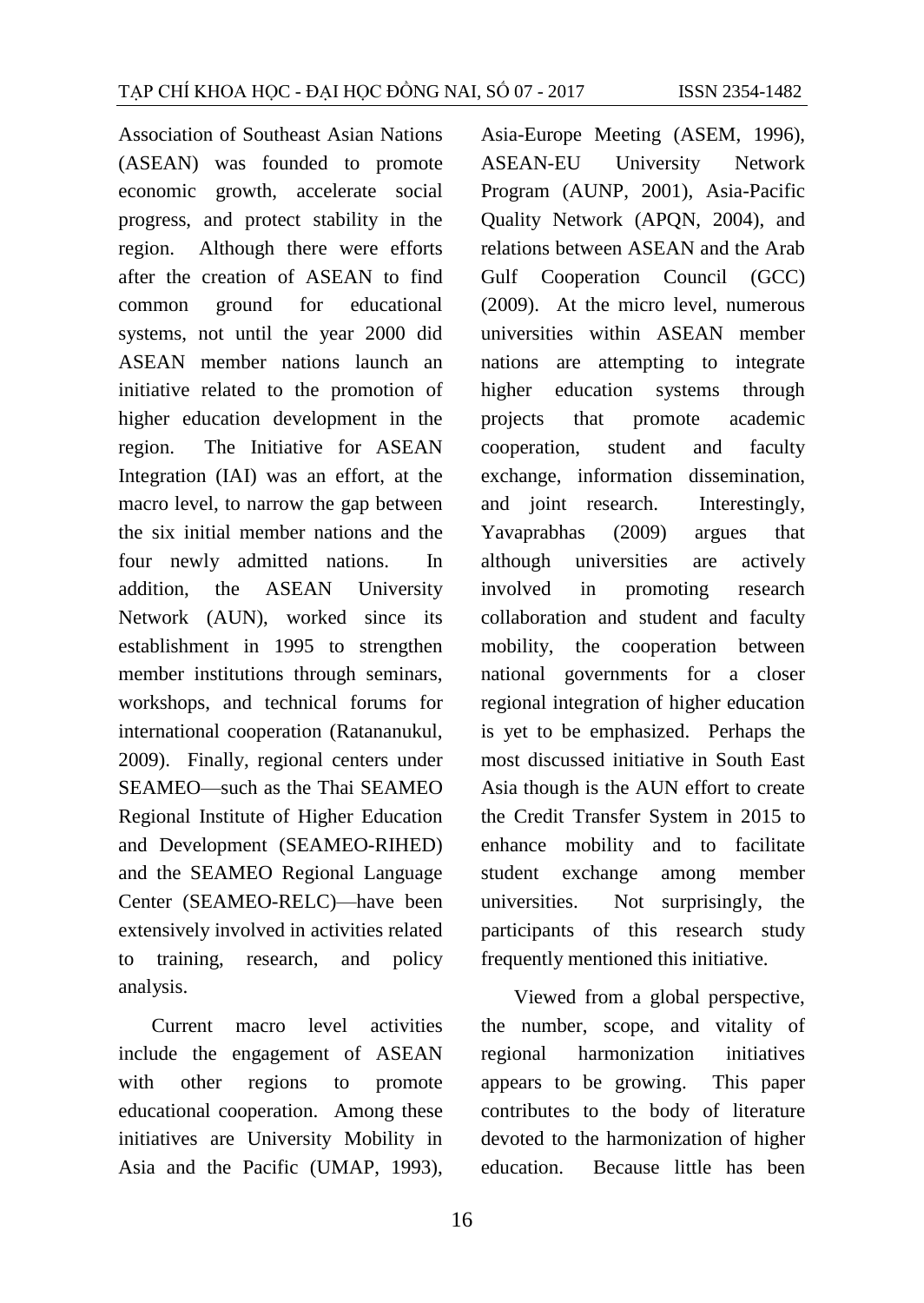written about the phenomenon in South East Asia, and even less about it in Thailand and Vietnam, our intent is to add to the literature, explicate the policies and processes associated with the harmonization of higher education in Thailand and Vietnam, and hopefully inspire further academic analysis across the region.

#### **CONCEPTUAL FRAMEWORK**

The conceptual framework employed for this research study is an amalgam of Bess and Dee's depiction of planned and emergent change. Bess and Dee define planned change as "an intentional effort to improve organizational processes through the implementation of new ideas based on scientific knowledge" (2008, p. 797) [12]. Conversely, they define emergent change as "decentralized local adaptation" to external situations (p. 798). Whereas planned change is implemented "top down" by senior administrators, emergent change typically begins "bottom up" and reflects the actions and participation of individuals at all levels of the organization. As Bess and Dee note, in emergent change "the role of leadership shifts from directing and controlling change to facilitating creativity and experimentation among others" (p. 809). Although planned and emergent change may appear to be mutually exclusive, when conceptualized

together they offer an analytical lens that contributes to both theoretical and practical considerations.

#### **METHODOLOGY**

A case study research design was utilized for this research study. The study was accordingly conducted using qualitative methodologies and data sources that included document analysis, interviews, and focus groups. For document analysis the researchers analyzed governmental and paragovernmental (e.g., ASEAN, AUN, AEC) documents. For interviews and focus groups the study employed criterion sampling; only key national and university leaders with critical knowledge of harmonization initiatives were selected. To date, 36 individuals have participated in the study. The researcher used a standardized interview protocol for all sessions and audio-taped each interview and focus group. The audiotapes were transcribed and coded for emerging themes. The researcher observed multiple steps for coding, including the identification of preliminary codes by all researchers, the selection of a single list of codes agreed upon by the research team, and the coding of all transcripts by two researchers. Two research questions guided the study: (1) What is the background and current status of efforts in Thailand and Vietnam to harmonize higher education with ASEAN, and (2)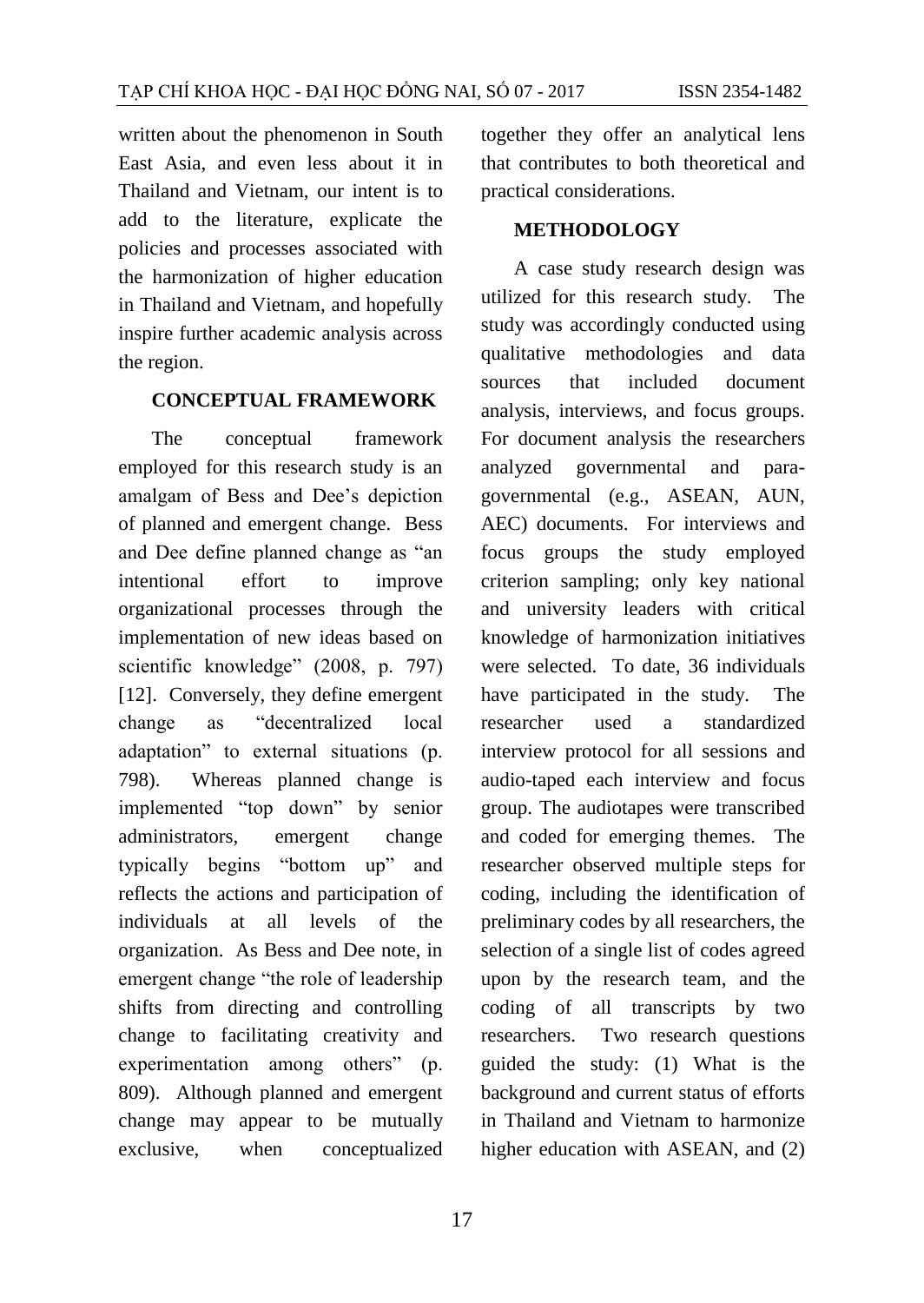What are the implications of these efforts for Thai and Vietnamese educational leaders?

### **FINDINGS**

Analysis of the data revealed the presence of four primary themes: (1) participants shared similar perceptions regarding the benefits of harmonization, (2) minimal coordination and cooperation existed, (3) multiple barriers impeded harmonization, and (4) absence of a quality assurance framework. These themes emerged under two broad categories that span both government and education in Thailand and Vietnam, namely, the *policies* associated with the harmonization of higher education, and the *processes* associated with the harmonization of higher education. Themes one and two reflected policy considerations, while themes three and four highlighted process considerations. The findings are subsequently reported under these categories.

#### **Policy**

In Thailand, three organizations are involved in the implementation of national higher education policy: The Office of Higher Education Committee (OHEC), university councils, and professional councils. According to a national policy maker who participated in the research study, OHEC prepares the long-term strategy (15 years) for higher education, university councils direct the program approval process, curriculum development, and oversee student enrollments, and professional councils, as national agencies, were initially responsible for quality assurance within the disciplines and are currently highly influential organizations when universities seek to launch new academic programs. In Vietnam, the Ministry of Education implements policy for nearly all colleges and universities. However, policy for specialized institutions is implemented by the Ministry of Agriculture, the Ministry of Foreign Affairs, and by Post and Communication.

As mentioned in the methodology section, key government and educational leaders were interviewed for this research study. The participants were highly knowledgeable about regional harmonization and often preferred to speak about policy considerations connected to harmonization. Not surprisingly, their comments included public policy considerations at the national level and institutional policy considerations at the university level.

#### *Similar perceived benefits*

The first primary theme revealed that similar perceptions existed among government and educational leaders in Thailand and Vietnam regarding the benefits of harmonizing higher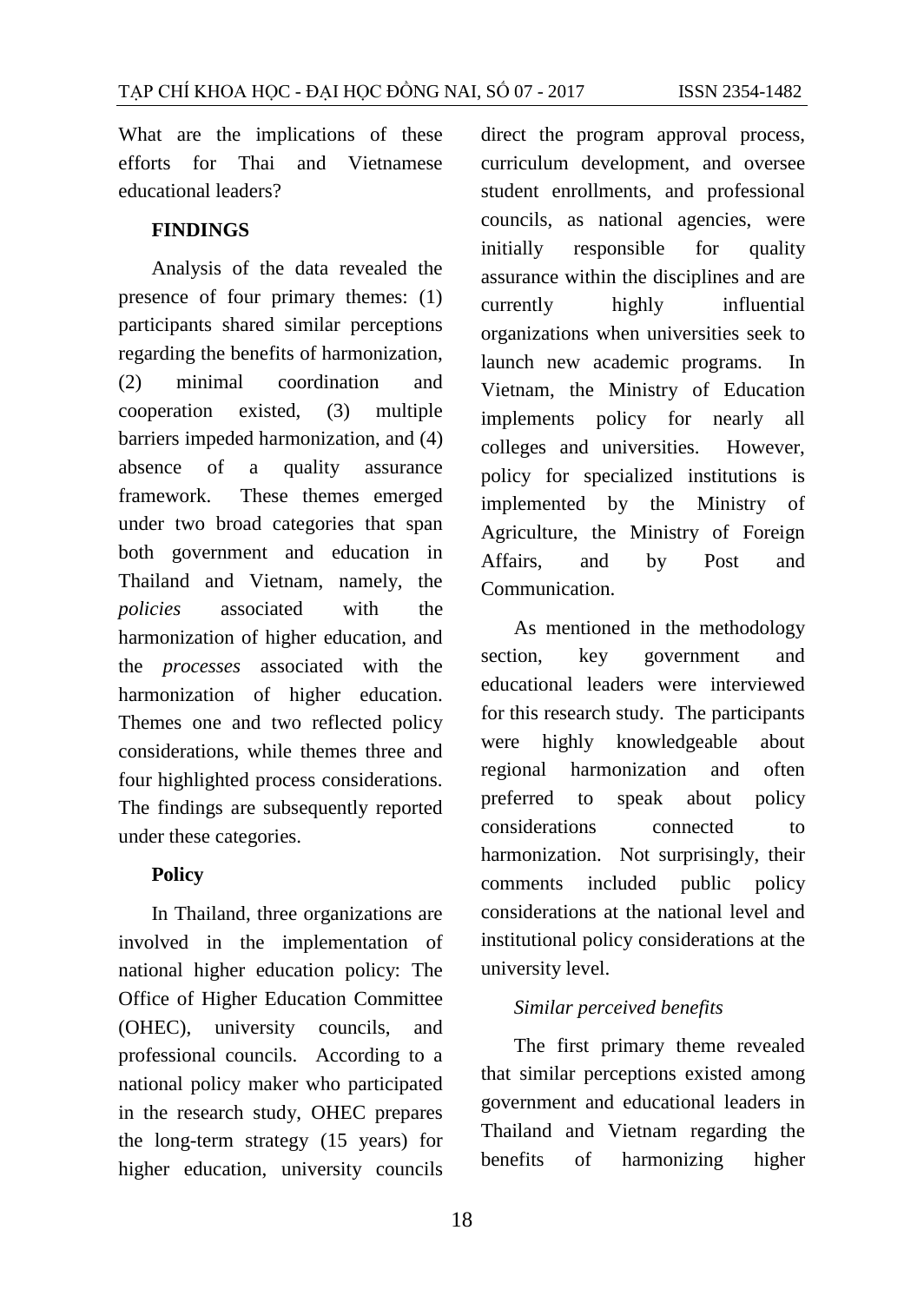education in South East Asia. Multiple benefits appeared within the theme, including the perceptions that harmonization will: better prepare students for regional and global competition, increase student and faculty mobility, expand trans-national degree recognition and joint degree programs, strengthen economic competitiveness, and enhance the global status of ASEAN. Each perceived benefit consequently represented a subtheme. According to the participants, the perceived benefits collectively and individually inspired the creation of public and institutional policy initiatives to facilitate harmonization.

A senior executive at a leading Thai university succinctly addressed the perception that harmonization would better prepare students for regional and global competition, while also acknowledging the fourth benefit (enhancing the global status of ASEAN members), when he stated:

Higher education is important in producing manpower to work in the ASEAN era. We need to do the paradigm shift because we are not now working for only Thailand but for 600 million people of ASEAN…. We must emphasize quality that can compete among ASEAN countries.

The emphasis here was "manpower," a synonym for human capital development. The initial

rationale for this emphasis—found in the second sentence of the quotation was that higher education must prepare students who will compete as ASEAN citizens on the global stage. He quickly noted, however, that ASEAN nations compete with each other. Thus higher education in Thailand—and, concomitantly, higher education within each ASEAN nation—must enable students to compete globally and regionally. When both of these are achieved the status of ASEAN members will be collectively raised, a benefit that is more fully addressed later in this section.

Participants in Vietnam often framed the benefit of preparing students for regional and global competition within the context of prestige. According to the participants, Vietnam committed itself to harmonization so the nation must fulfill the obligation to avoid losing prestige. As one participant noted, Vietnamese people "try not to lose prestige in the eyes of other people." Thus, while prestige keeps Vietnam on track to integrate its higher education system into ASEAN the resulting benefit is better preparation of students. Participants frequently stated that this benefit extends to all levels of education, ranging from pre-school to higher education.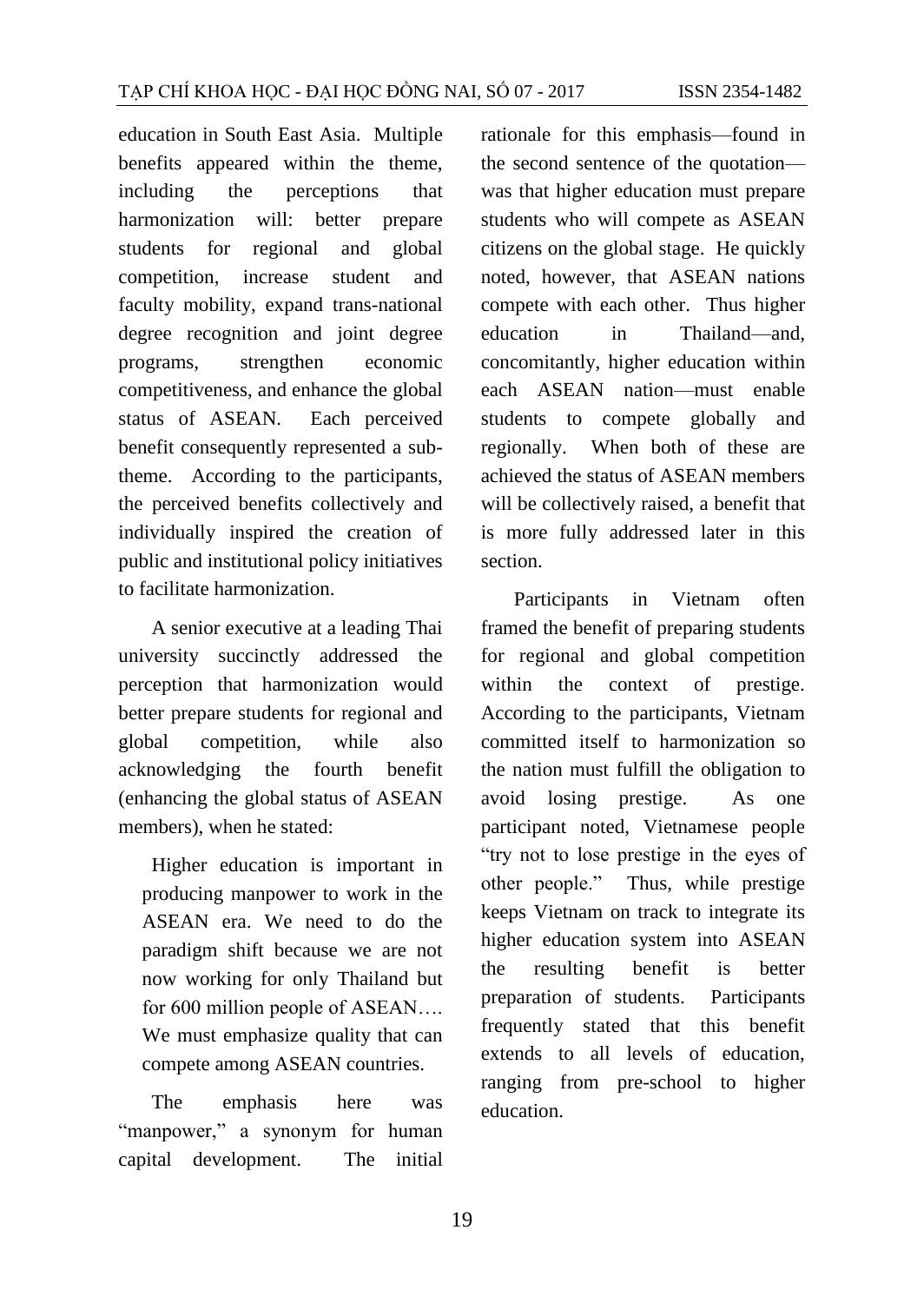The second benefit was the perception that harmonization will increase student and faculty mobility. Nearly every participant spoke about this benefit. The president of a Thai university noted the importance of a program launched in response to harmonization:

Student and faculty mobility—a target number of students going out to experience in the countries of the region was set up as a policy of our university and gradually increased to achieve networking and knowing the leading universities in all nine countries of ASEAN. There were road-trip programs giving opportunity for students to interact with other country's universities such as Vietnam. In addition, a more academic action like bilateral courses of comparative culture among four diverse-culture ASEAN countries (namely Indonesia, Philippines, Vietnam, and Cambodia) brought students to visit village inside the countries. These helped improve students' view of educational achievement and benchmarking.

Another participant added:

When these people [visiting] professors] came to visit the university, there was an obvious change in university circumstance owing to these people brought new ideas, life styles, and more English communication.

The concept of student mobility was strongly supported by a national policy maker in Thailand, who emphasized that students studying abroad, particularly in ASEAN countries, would significantly strengthen the internationalization of universities. To achieve these goals, policy makers aim for as many as onethird of all university students to study abroad in the near future. In addition, national policy makers stressed the importance of high quality student experiences, as echoed by a participant who stated, "It will be useful for students if they can learn how people think of their lives, because this is a benefit to learn how to work with other people."

The data revealed a strong desire in Vietnam to explore higher education beyond the country. Participants stated that faculty and student exchange with other ASEAN nations would make people better aware of their own system, i.e., comparison with other systems would offer the chance to improve higher education in Vietnam. They also indicated that student and faculty exchange—in an era of increasing communication capabilities and the movement of people across borders—would better facilitate subsequent mobility for economic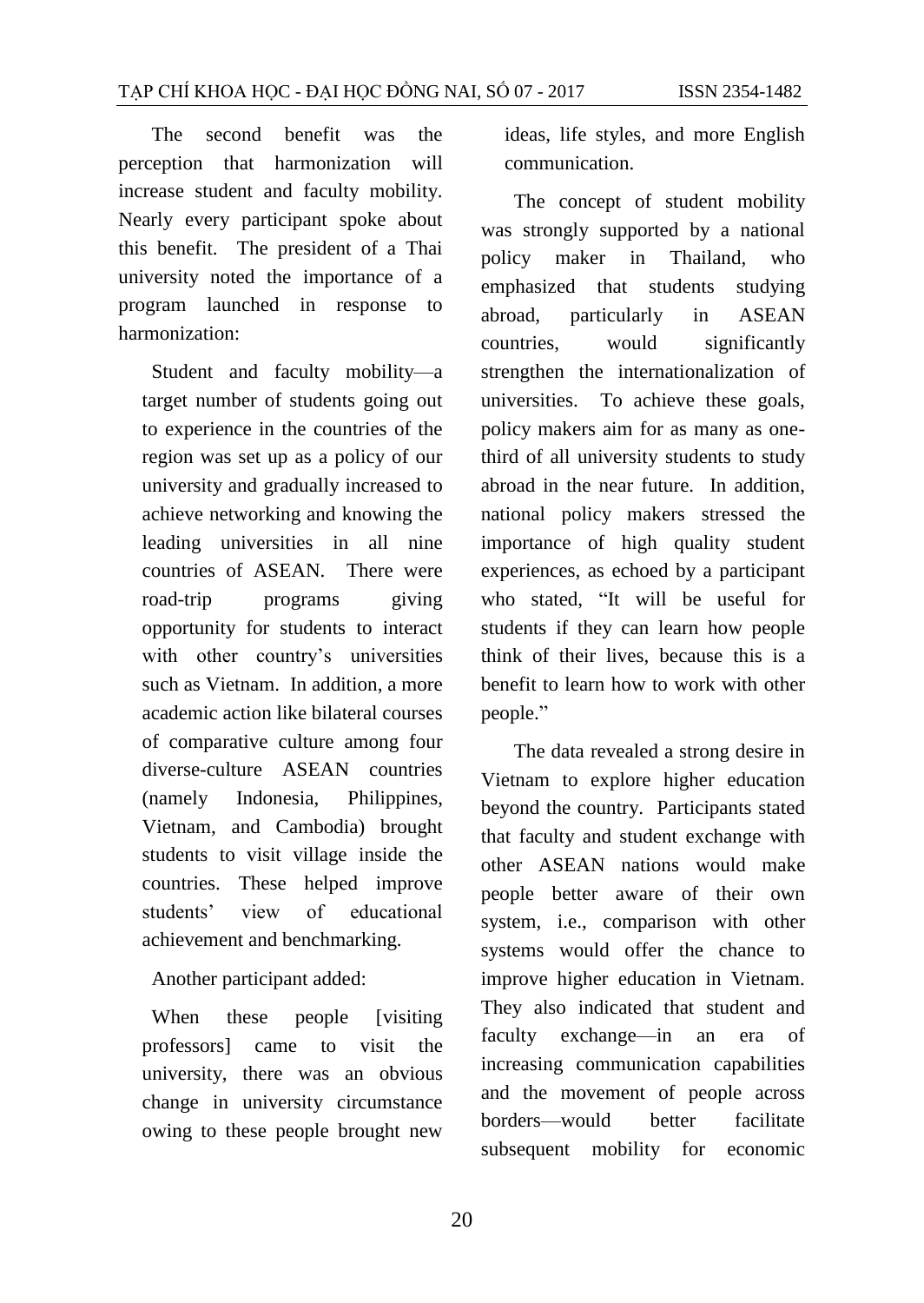purposes. Because of these perceived benefits, the Vietnamese government is working to ensure that higher education curricula are increasingly compatible with those of other ASEAN nations.

This leads to the third perceived benefit that harmonization will expand trans-national degree recognition and joint degree programs. Although participants in Thailand and Vietnam acknowledged that universities within their nations increased the number of joint degree programs in recent years, they uniformly declared that regional harmonization would broaden transnational degree recognition and burgeon the number of joint degree programs. Concerning the latter, they especially anticipated growth within the region. Participants in Vietnam, for example, indicated that ASEAN higher education institutions could learn more from each other than from Western institutions, and at much lower expenses. This was despite the facts that many universities within ASEAN collaborate with Western institutions, and that ASEAN students and families often prefer Western universities over those in South East Asia. A government official in Vietnam indicated that for a variety of reasons it is worth collaborating with prestigious ASEAN universities to discover "how they got the current status." This included the rationale that Vietnamese and ASEAN universities share similar cultural heritages, are

located in the same geographic location, and, perhaps more importantly, prestigious ASEAN universities achieved status recently whereas Western universities typically gained prestige decades and even centuries ago. In Thailand, trans-national degree recognition and joint degree programs were seen as crucial components for economic development. Participants pointed to the national strategic policy known as "Education Hub" which provides funding for these programs and for other educational initiatives such as graduate scholarships for foreign students and summer camps for student and faculty exchange.

The fourth benefit—the perception that the harmonization of higher education would strengthen economic competitiveness—was evidenced in prior quotes. The data demonstrated two facets of this perception. First, harmonization will enable ASEAN to leverage the individual economic strengths of member nations. For example, a Vietnamese participant suggested that the regional harmonization of higher education would leverage oceanography in the Philippines, services and finance in Singapore, and industrial growth in Malaysia. Second, because ASEAN is composed of nations with relatively small economies, cooperation in the area of higher education would expedite the ability of the region to compete as a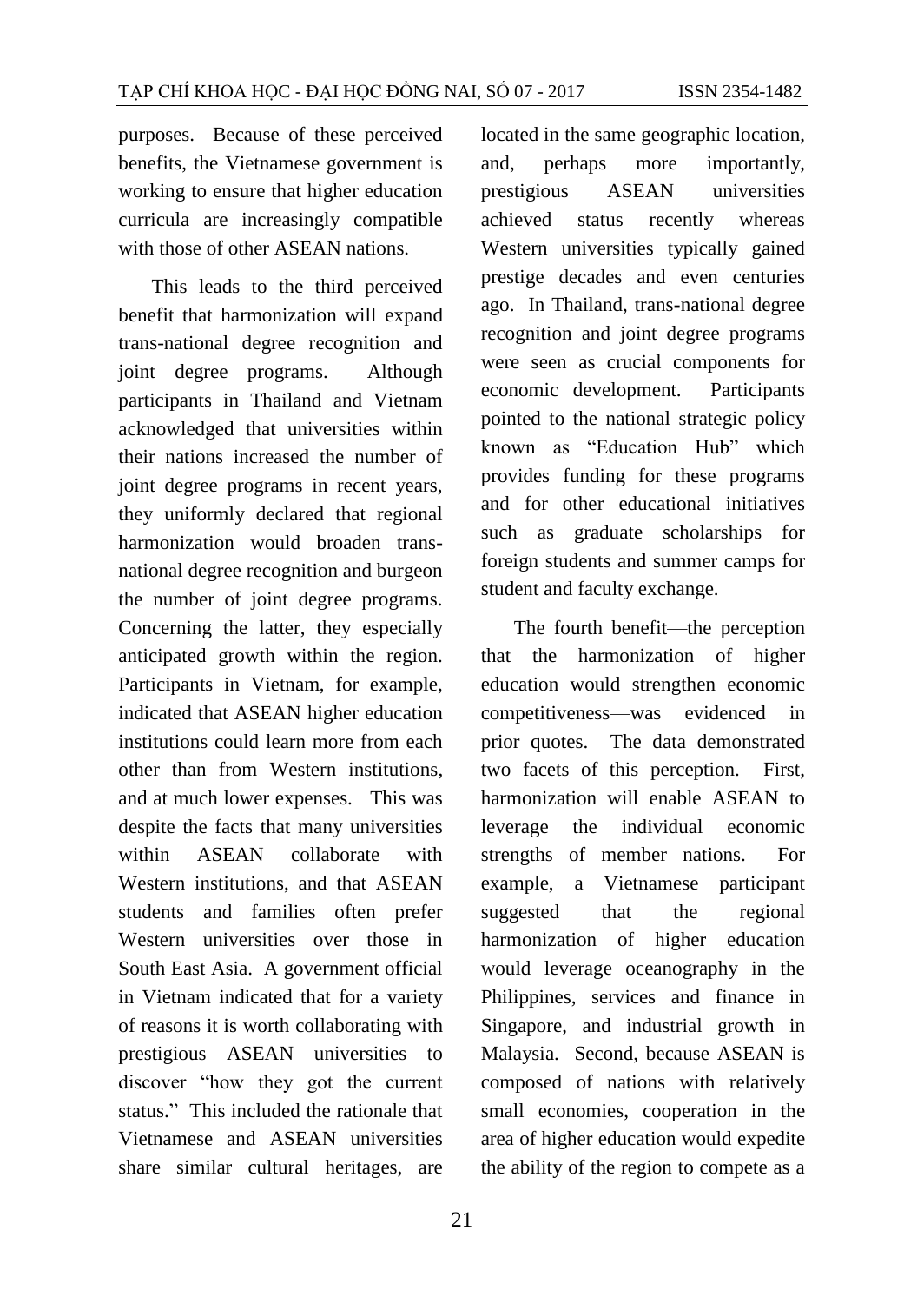block with China, India, and other areas.

These economic advantages, when coupled with the perceived benefits specified in the preceding paragraphs, manifested the fifth benefit, namely, the perception that harmonization will enhance the global status of ASEAN. In numerous interviews participants stated that educational cooperation will not only benefit member nations but also strengthen the region as a whole. Although participants proudly spoke about their home countries and universities they were aware of and empathized with the growing ASEAN identity. They consistently connected regional integration of higher education to the status of ASEAN within the global community. A Vietnamese policy maker effectively captured the dual nature of national and regional identity when he declared that policy makers should "consider Vietnam in its relation to other ASEAN countries."

## *Minimal coordination and cooperation*

Despite the importance placed by participants on enhancing ASEAN status through the harmonization of higher education, the data revealed that minimal coordination and cooperation existed in Thailand and Vietnam. This included intra-national (government-touniversities) realities and international (government-to-government) realities.

As the second primary theme that emerged in the study, this finding seemingly countered the benefits outlined by participants in the preceding section.

Multiple reasons were offered for the discrepancy. In Thailand, the foremost reason proffered by the participants was the duplicitous nature of the governance structure for higher education, which was previously detailed. For example, although the OHEC maintains an executive position with regard to higher education it does not have budgetary authority for higher education, leaving universities the autonomy to decide whether or not they will comply with OHEC harmonization initiatives. When coupled with the oversight roles played by university councils and professional councils, the end result—according to the participants—is that the harmonization process in Thailand will be driven by individual universities whose leaders recognize the value of OHEC harmonization initiatives. Stated one participant, "The situation [conflicting roles] undermines flexibility and caps the creativity of the education system." Duplicitous governance means Thai universities will determine if and how to transition toward regional harmonization.

The structure of the Vietnamese government translated into less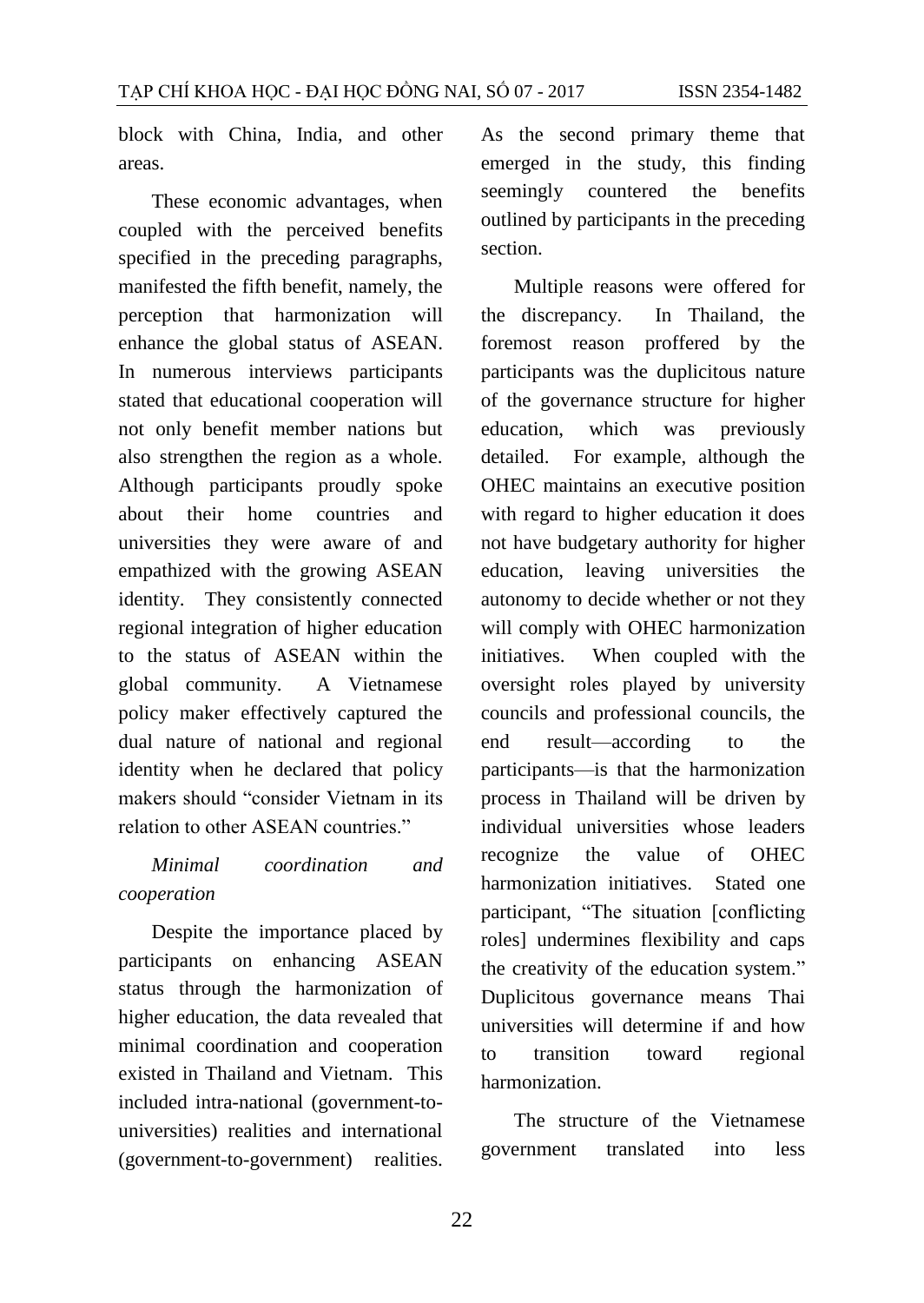duplicity with regard to higher education governance. However, the participants indicated that minimal cooperation and coordination for harmonization exists between the government in Hanoi and other ASEAN member nations. They attributed this to the frequency with which Vietnamese representatives are assigned to ASEAN and other regional organizations. Coordinating harmonization initiatives with other governments was seen as problematic, and trans-national cooperation as ultimately impaired, because representatives are changed potentially on an annual basis.

#### **Process**

We turn now to the two primary themes associated with the processes of harmonizing higher education in South East Asia: the presence of multiple barriers and the need for quality assurance.

#### *Multiple barriers*

The third theme that emerged from the data was the indication that multiple barriers impede harmonization in Thailand and Vietnam. The following paragraphs briefly highlight the eight barriers identified by the participants. Barriers are presented according to the frequency with which they were mentioned by participants, with the most frequently mentioned barrier occurring first.

Participants in both Thailand and Vietnam overwhelmingly stated that the largest barrier to regional harmonization of higher education is the lack of degree recognition. Simply put, they stated that harmonization cannot occur unless degrees are consistently and completely recognized throughout the region. They typically attributed the lack of degree recognition to minimal cooperation and coordination—again both intra-national and international—which was previously addressed as a sub-theme.

Second, participants pointed to the use of multiple languages in the region. Although divergent languages are a reflection of the historic and cultural diversity of the region, they noted that student and faculty exchange are particularly complicated by this reality. Connected to the use of language was the third barrier, namely, insufficient knowledge of English. Because English is increasingly becoming not only the international language but also the language of the academy, government and educational leaders in Thailand and Vietnam frequently stated that minimal proficiency in English inhibits ASEAN students and faculty from competing on the global stage, diminishes regional economic competitiveness, and restricts the harmonization process.

Fourth, participants identified the lack of funding for harmonization initiatives as an obstacle. Similar to the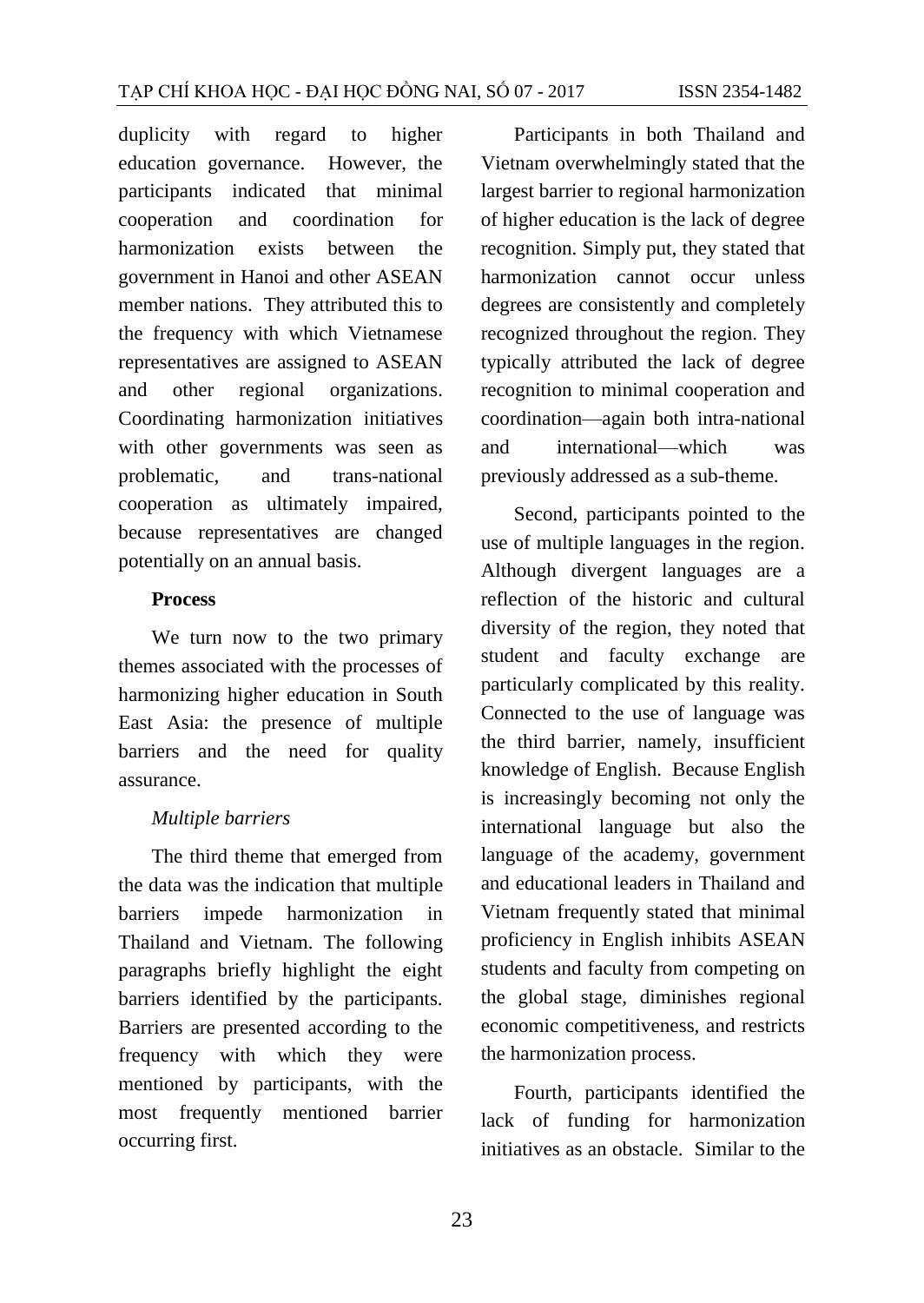first barrier, this was associated with the reality that within the region minimal cooperation and coordination exists with regard to harmonization. Specifically, participants indicated that more financial resources should be made available for harmonization initiatives by governments and universities, and that funding should be coordinated between the two entities to maximize efficiency.

The fifth impediment to the integration of higher education was captured in the phrase of one participant who stated that there is "much talk but little action." Numerous others in Thailand and Vietnam echoed this comment. They highlighted the plethora of meetings held by regional organizations but decried slow or nonexistent progress.

The sixth, seventh, and eighth barriers to harmonization were related but distinct. The Thai and Vietnamese participants in this study repeatedly stated that ASEAN member nations are at different levels of educational development (sixth), different levels of economic development (seventh), and are governed by a diversity of political systems and beliefs (eighth). These factors individually and collectively impeded progress toward regional harmonization of higher education. Participants acknowledged the impact of these differences but did not offer

recommendations to reduce the hurdle they create.

## *Absence of a quality assurance framework*

A standard quality assurance system for ASEAN higher education is believed to be requisite to bridging the gaps between individual nations and institutions with diverse cultures and resources (Ratananukul, AUN-QA, 2004). The standard would ensure that students from ASEAN nations receive high quality and relevant education while their qualifications are internationally recognized by governments, employers, and other institutions (Harman, 2000). Although the Bangkok Accord on AUN-QA was a hallmark effort to develop a quality assurance system for the overall academic standards of ASEAN universities, the persistent absence of a regionally accepted framework is the fourth theme that emerged in the data.

 The quality assurance movement in ASEAN (AUN Quality Assurance Guideline, 2004) applies to multiple levels of higher education, including institutional, national, and international. According to the participants, however, there is a need for collective coordination among these levels. The benefits of coordination would span the creation of a solid platform for harmonization, the expansion of joint degree and dual degree programs

24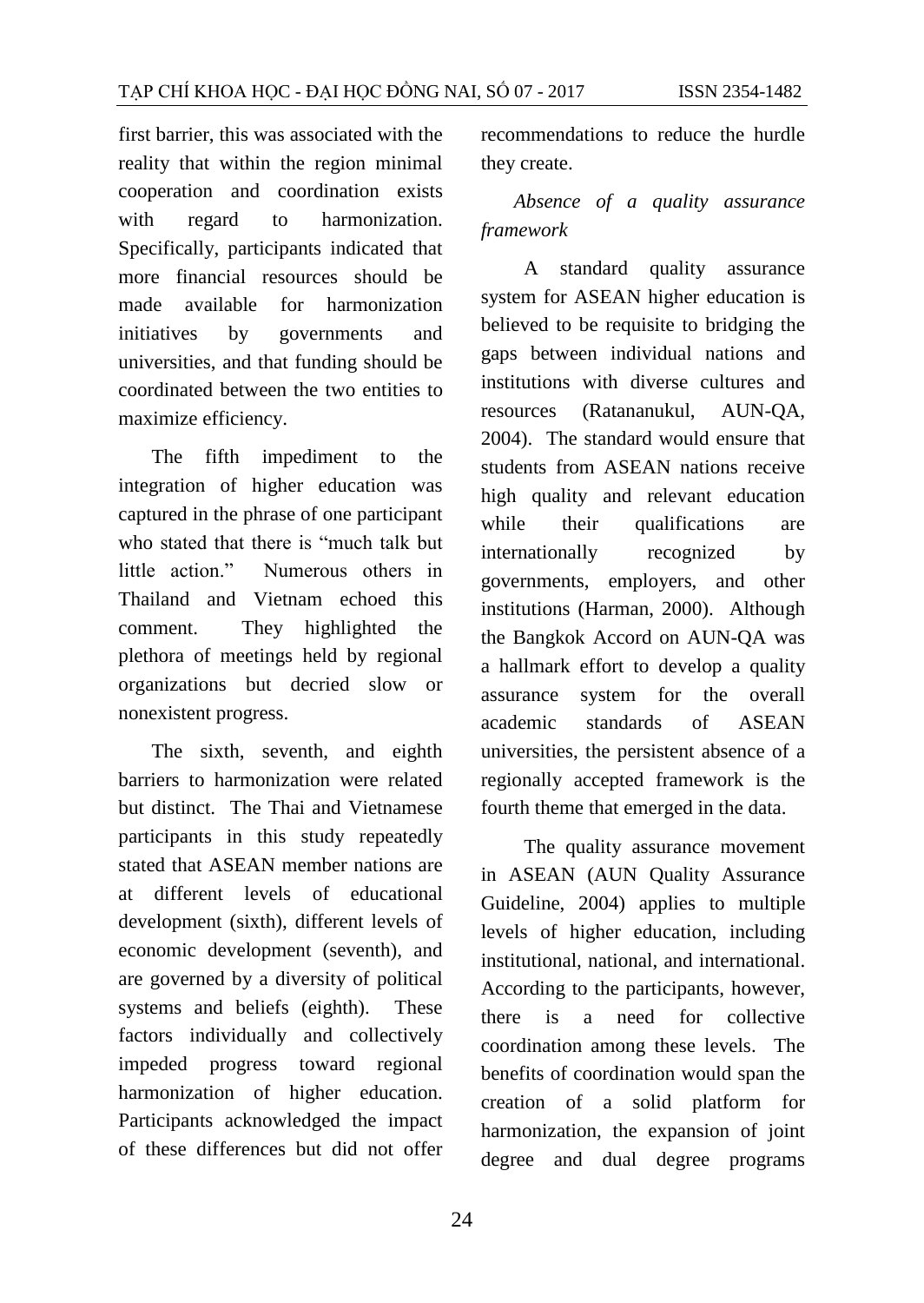among ASEAN members, and student receipt of degrees that are regionally recognized and thus contribute to greater economic competition.

According to a policy maker in Thailand, movement toward quality assurance is occurring at varying speeds among Thai universities. The 2014 rescheduling of the academic calendar to correspond with the Western academic year (e.g., across Thailand the first semester now begins in August rather than June) will eventually better facilitate quality assurance. However, he adds that much remains to be done:

> Thailand has done a lot and improved at the same time because some universities perform very well. However, we have some universities that are laggard. So we have a gap between universities in Thailand and we are working to reduce the gap.

Regional coordination, through an accepted quality assurance framework, would expedite the process.

Participants in Vietnam stated that like other higher education systems in ASEAN, Vietnam's higher education system must be accredited for quality, especially with regard to curricular development and teaching. Many universities in Vietnam use the ASEAN University Network Quality Assurance guidelines to design and assess curricula. In addition, English learners

are currently assessed based on European standards, with higher education faculty also assessed by these standards. And although a number of university departments were assessed and deemed to have reached ASEAN standards, the departments were never officially recognized.

Together, these situations highlight the need for a regionally recognized quality assurance framework. While multiple ASEAN nations are working to establish their own national qualifications framework, Vietnam is cooperating with ASEAN to develop a common qualifications framework for the whole region. To this end a participant stated that the ASEAN Qualifications Reference Framework aims to specify "what a degree in one member country is in comparison with the same degree in other member countries."

Finally, the prevalence in South East Asia of two global trends—the adaptation of the American credit system and the influence of the Bologna Process—contribute to the need for a regional quality assurance framework. Participants observed, for example, that higher education in Singapore, Brunei and Malaysia was influenced by the British model, the Philippines adapted the U.S. model of higher education, and Vietnam was influenced by French higher education. One participant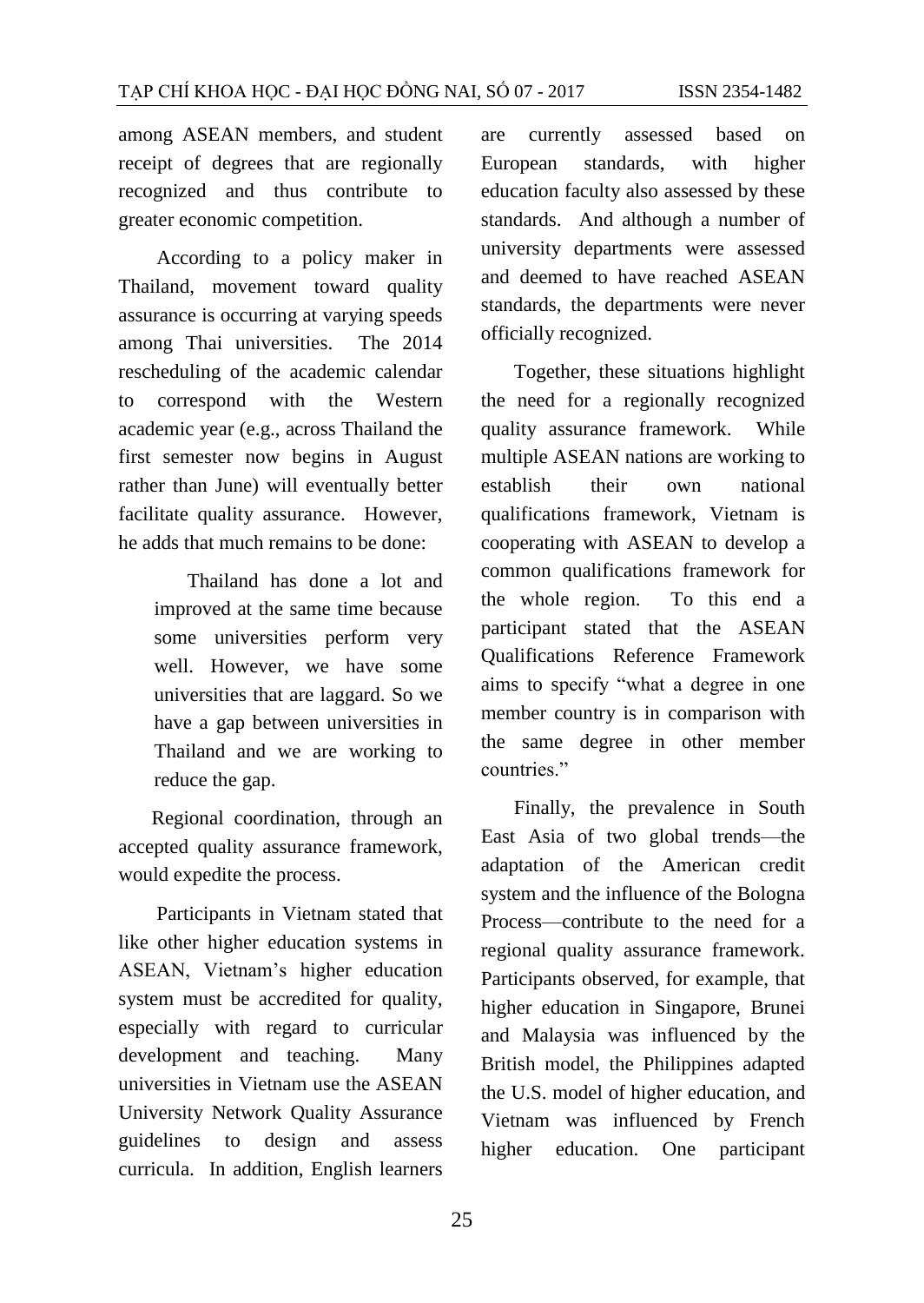declared that the American credit system and the Bologna Process "affect ASEAN education systems before these countries can affect each other." Consequently, nearly every participant commented that a quality assurance framework is essential to harmonize higher education in South East Asia.

#### **DISCUSSION**

The findings that emerged in this study hold meaning for multiple perspectives. The paragraphs that follow explore these meanings in relation to theory and research. Their meanings in terms of practice are discussed in the subsequent recommendations section. This section begins with an analysis of the findings through the lens of the conceptual framework.

#### **Theory**

Bess and Dee (2008) posit that organizational change may be described as planned or emergent. The former is associated with organizational leaders who implement change based on "scientific knowledge" (p. 797). According to Bess and Dee, leaders who implement planned change carefully analyze the strengths and weaknesses of the organization, scan the external environments for opportunities and threats, search for proven methods to navigate the course ahead, and strategically exercise the desired steps. This description, therefore, denotes forethought, intentionality, and a top down approach. The latter is associated with members of the organization who bring about change in response to external circumstances. With emergent change members of the organization, perhaps at every level of the organization, respond to situations beyond (and often within) the organization. They begin to exert leadership to enable the organization to adapt and ultimately to succeed in the midst of new circumstances. This description denotes adaptation, reaction, and a bottom up approach.

The findings of this study suggest that both planned and emergent change, with regard to higher education integration, are occurring in Thailand and Vietnam. Leaders within regional organizations and national governments are proactively and intentionally working to build the requisite frameworks for the regional harmonization of higher education. At the same time, university leaders—both administrators and faculty—are launching initiatives such as joint and dual degree programs, study abroad programs, collaborative research, and other forms of student and faculty exchange. The findings convey that both types of change are essential. They indicate, moreover, that planned and emergent change are not mutually exclusive. Consequently, planned and emergent change, as a blended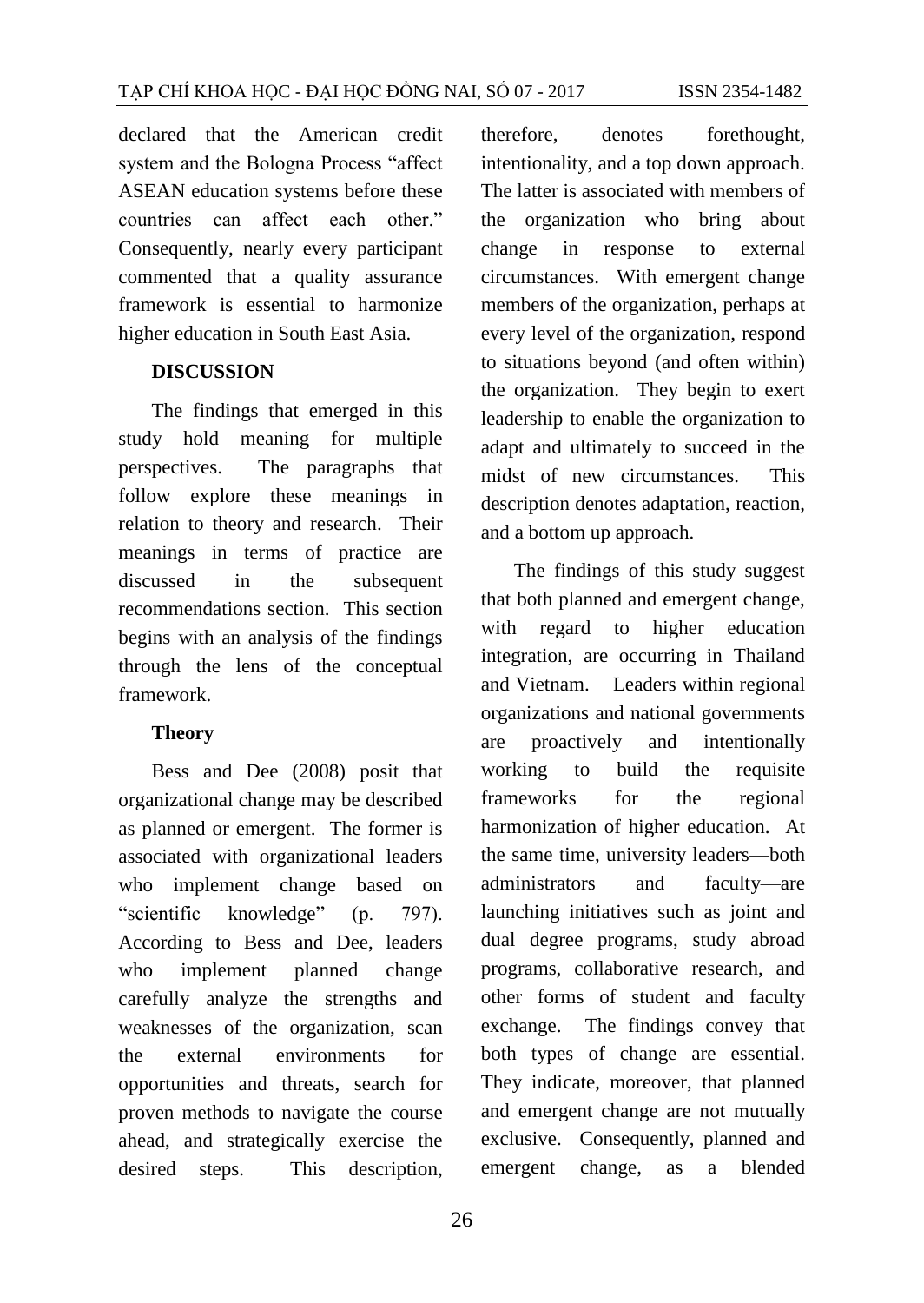conceptual lens for interpreting the findings, collectively indicate that leaders at multiple levels of education and policy are involved in, and necessary for, the integration with ASEAN of higher education systems in Thailand and Vietnam. [Although beyond the scope of this research study, we suspect the findings imply that multi-level leadership is similarly critical for the harmonization process across all of South East Asia.] The fusion of planned and emergent change accurately reflects the findings of this research study.

#### **Research**

As they do for theory, the findings of this study hold meaning for research. They suggest potential lines of inquiry that warrant further attention. Although space does not allow full explication of the meanings, the following paragraphs highlight lines of inquiry that are relevant not only for higher education in Thailand and Vietnam but also potentially for higher education throughout the region.

#### *Leadership required at every level*

The findings reveal, and the conceptual framework accentuates, the reality that leaders at every level of education and policy are required to implement change associated with the regional harmonization of higher education. Like a symphony, there are different instruments for leaders to play.

Leaders at regional organizations are important because they have the ability to establish frameworks for harmonization that are effective, attainable, and respective of cultural and national heritages. National policy makers are critical because they are in positions to steer the direction of higher education systems, build strategies, enact assessments to measure progress, and procure the funding that will enable institutions to succeed. And leaders at universities—both faculty and administrators—are essential because only they can implement the programs, degrees, exchanges, and collaborations that will truly integrate higher education across the region.

Universities, in fact, appear to be leading the way. As Yavaprabhas did in 2008, this study finds that universities within Thailand and Vietnam actively promote research collaborations and student and faculty mobility. In addition, the number of universities involved in these efforts is rapidly increasingly. This is in response to multiple factors, including but not limited to: the growing impact of the global knowledge economy, national policies that promote the development of human resources, the increasing emphasis on research production, the growing numbers of researchers trained in the West, and the escalating use of English as lingua franca (not only for the publication of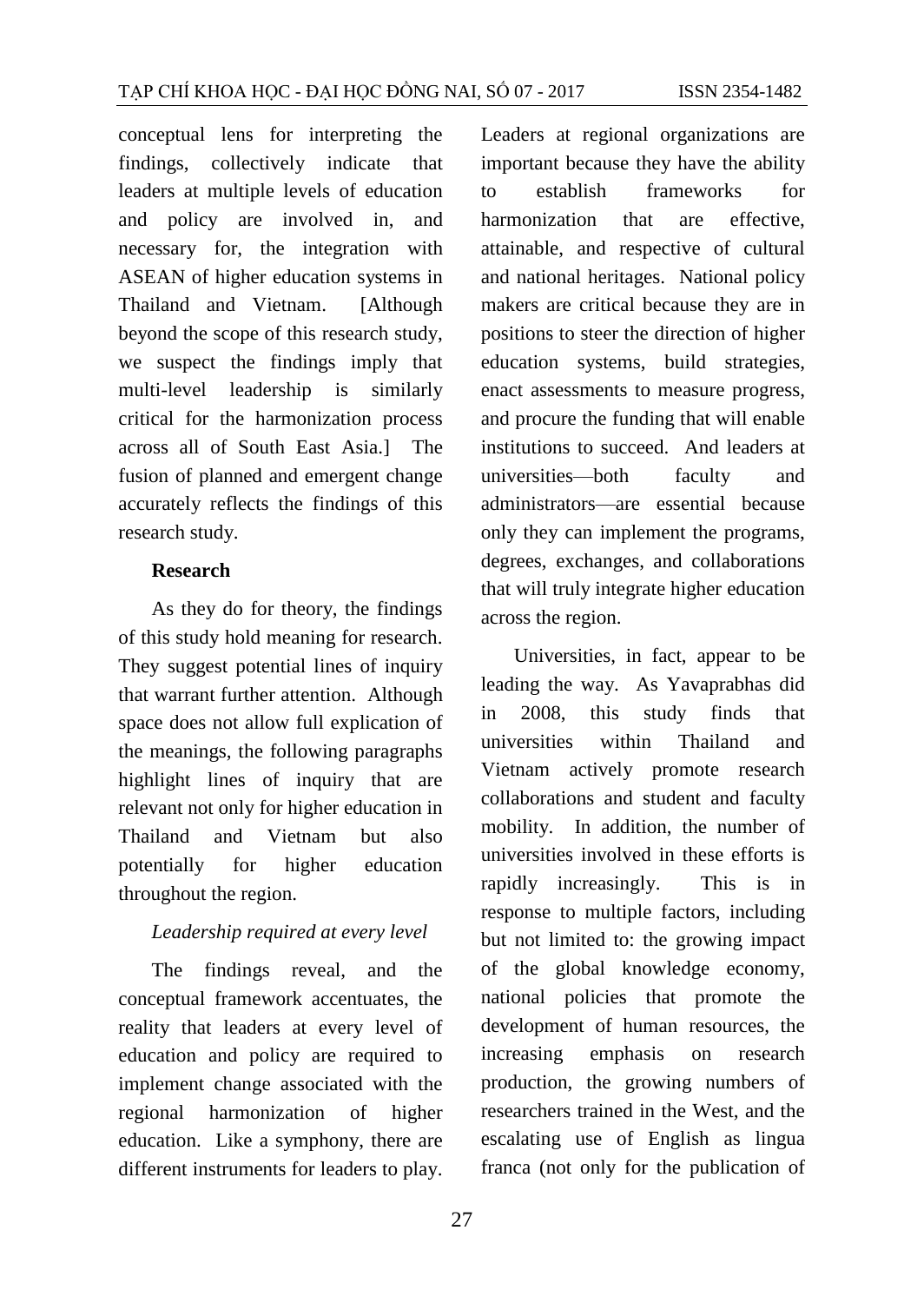research but also for classroom instruction). Research exploring the potential linkages between each of these factors and harmonization, as well as possible reciprocal impacts, is worthy of attention.

Consideration of these factors and leadership roles warrants extensive, multifarious research. These factors and their impacts differ from nation to nation. The perception of how these roles should be defined also varies among nations and universities, particularly across university classifications such as teaching/research and public/private. Our study represents exploratory research; sustained, multidimensional research that employs both quantitative and qualitative methodologies—is needed.

*Cooperation and coordination needed*

Like Yavaprabhas (2008), this study indicates that two ASEAN member nations still do not emphasize cooperation among national governments for greater regional integration of higher education. In addition, the study highlights that minimal coordination for harmonization exists between national governments and individual universities. So although regional policies are in place through ASEAN and other organizations, both inter-national and intra-national coordination and cooperation are

lacking. We proffer that additional research is needed to find ways to better facilitate cooperation and coordination. Although this study was conducted only in two nations, we suspect that the findings apply to much if not all of the region. Researchers need to discover mechanisms that enable cooperation and coordination while maintaining local and national identities.

#### **LIMITATIONS**

Qualitative research by nature represents substantive limitations. The paucity of literature alone, with regard to this topic, constrains the research. Framed as a case study, this study was conducted within a specific timeframe among participants who were selected based on their knowledge of the topic; the selection of other participants, or conducting the research study during a different timeframe, may have altered the findings. All of these considerations accordingly indicate that generalizability of the findings is not possible.

#### **RECOMMENDATIONS**

The discussion section explored the meaning of the findings within the context of theory and research. This section examines them within the context of practice. Specifically, the meanings of the findings are explicated in terms of recommendations that are relevant for practical application. Based on the findings and their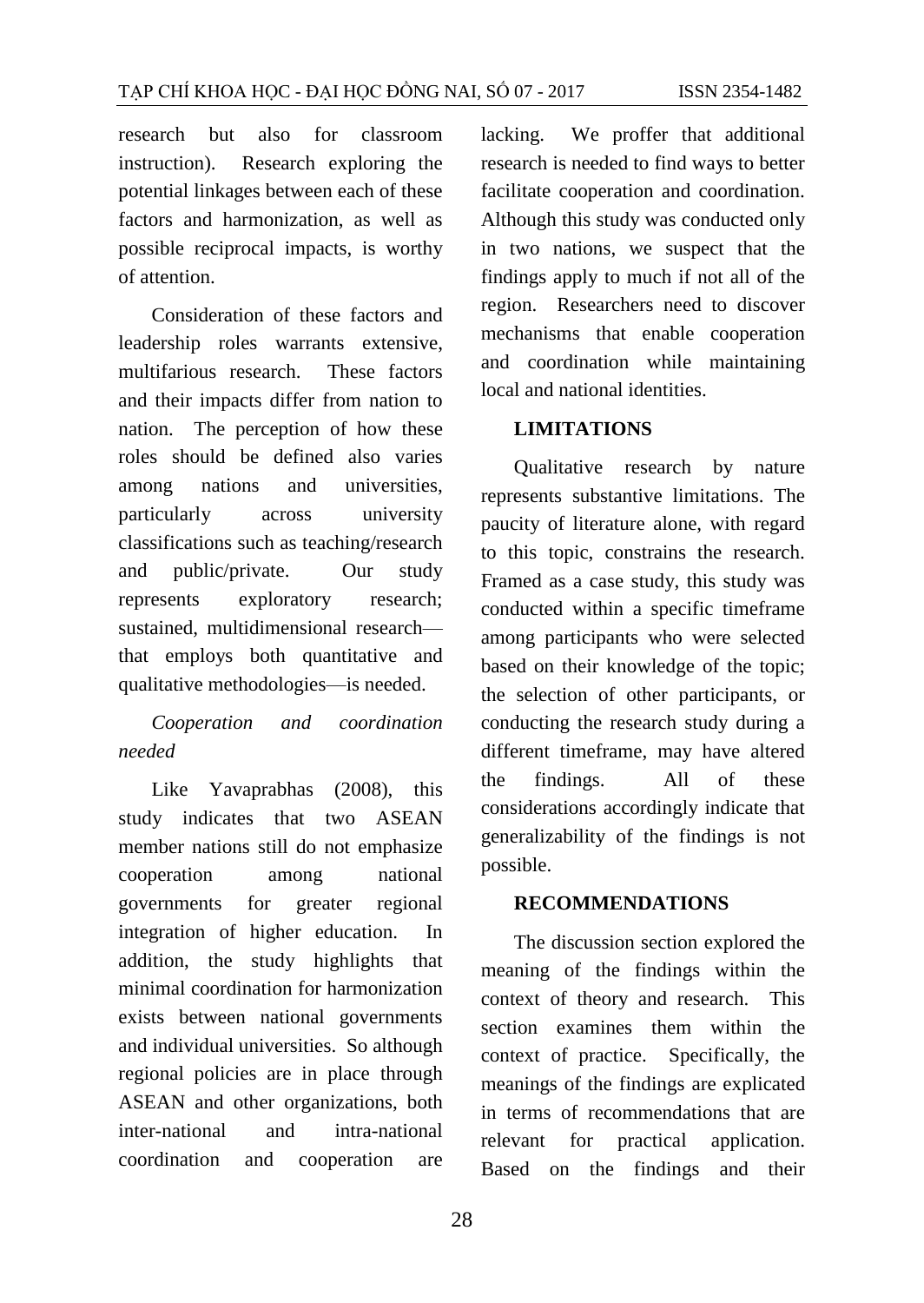meanings, the researcher offers the following seven recommendations to strengthen the movement toward regional harmonization of higher education in Thailand and Vietnam, and, where relevant, in South East Asia.

First, governments and universities should increase cooperation to better facilitate harmonization. Cooperation should build on existing government-togovernment and government-touniversity relationships; there is no need to create new types of relationships. This preserves current institutional autonomies. For example, in Thailand the driver toward harmonization is individual universities, and the key role for the national government is building the platform through quality standards and other considerations. In Vietnam, however, universities are closely aligned with government, minimizing perhaps the need for new relationships.

Second, regional agencies, governments, and universities should collaboratively expedite degree recognition efforts. Numerous participants indicated that this is the most important step toward integration. We concur.

Third, governments should increase funding for harmonization initiatives. As many of the participants suggested, there is "much talk but little action." Although increased financial resources alone will not produce all of the desired results, and additional funds do not always equate to enhanced quality, the findings strongly suggest that more funds are needed to build frameworks, launch programs, and expedite the integration process.

Fourth, universities should prioritize harmonization initiatives. We saw evidence of this throughout Thailand and Vietnam. However, there is room for greater prioritization. The receipt of additional funds would certainly enhance the prospects.

Fifth, universities should expand reciprocal relationships with ASEAN universities while maintaining existing relationships with Western universities. As stated, this is a two-prong strategy. Harmonizing higher education necessitates extensive, active relationships among regional universities. These relationships appear to be growing, but more are needed. Similarly, to further enhance the status of ASEAN, new and existing relationships with Western universities should be emphasized.

Sixth, universities should reward both research and teaching. For faculty who desire to emphasize research, collaborative, international research should be encouraged and funded. Teaching loads may also need to be reduced to facilitate research productivity. For faculty who desire to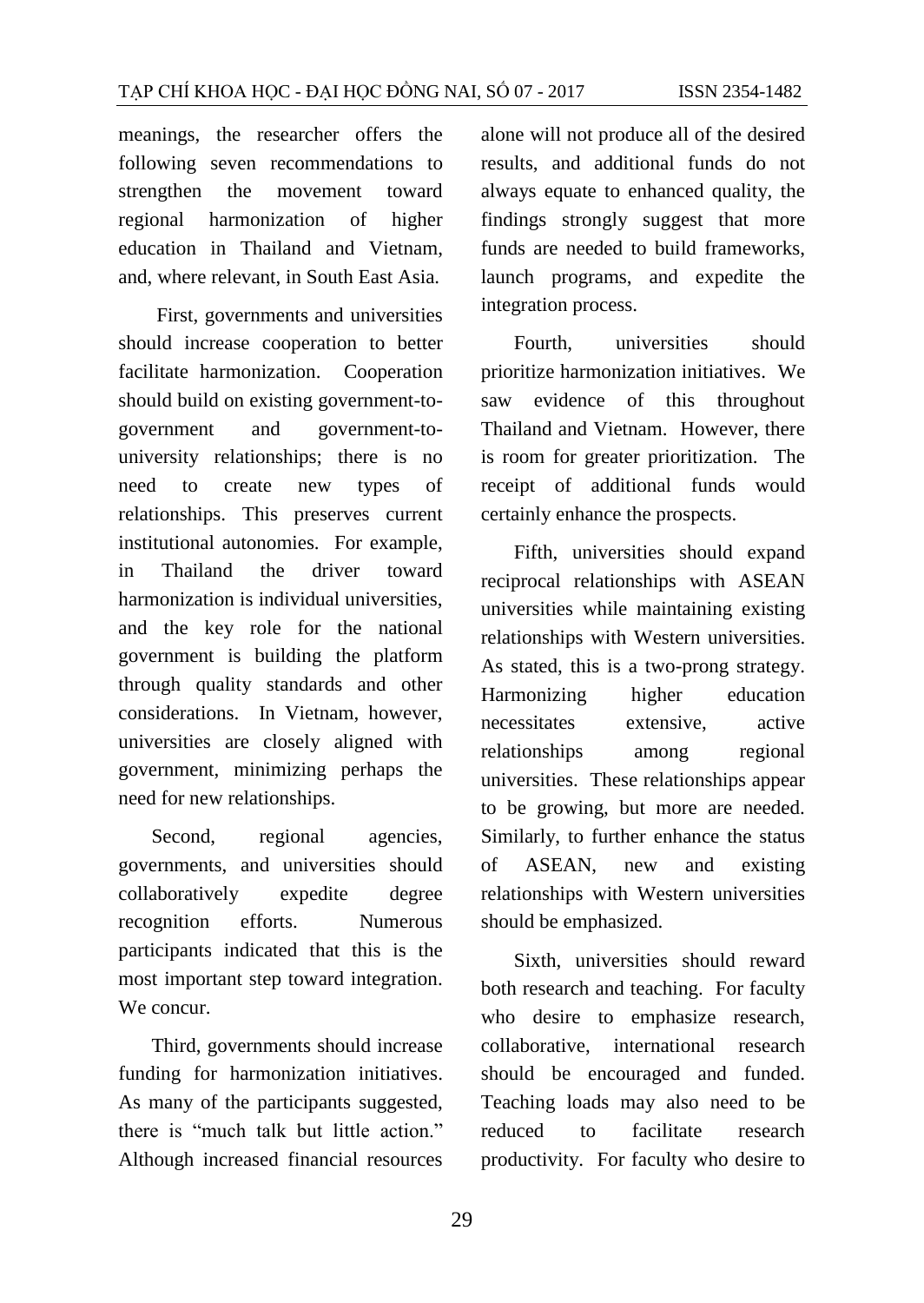emphasize teaching, universities should better reward and encourage teaching effectiveness. This includes funding for on-going training in teaching effectiveness. We proffer that rewarding both research and teaching is a practical means to develop regional perspectives while preserving local traditions.

Seventh, researchers should develop educational and leadership theories that emphasize the traditions, values, strengthens, and heritages of South East Asia. Although this recommendation is presented last it potentially represents the greatest need of all. The harmonization of higher education in South East Asia offers researchers the opportunity to: examine what is unique to individual nations and the ASEAN region, test and confirm concepts and theories that build on

these particularities, and present them to the world as viable alternatives to Western-based theories. May ASEAN researchers respond.

In conclusion, the perceived benefits outlined in the findings are worthwhile, and the barriers to the regional harmonization of higher education in South East Asia are surmountable. Our hope is that effective leadership at every policy and educational level in Thailand and Vietnam—as well as throughout ASEAN—will be exerted to achieve the goal, and that broad-based research will sustain the process. Counter to the dimming of the lights prior to the performance of a symphony, the lights in South East Asia are shining brighter and brighter. The question is, will the musicians produce cacophonous discord or a harmonious masterpiece?

#### **REFERENCES**

1. Gaston, P. L. (2014), Bologna trionfante? The global influence of Europe's higher education agenda, In D. Araya & P. Marber (Eds.), *Higher Education in the Global Age: Policy, Practice and Promise in Emerging Societies* (pp. 50-69), Hoboken: Taylor and Francis

2. Chen, D. H. C., & Dahlman, C. (2005, October), The Knowledge Economy, the KAM Methodology and World Bank Operations, (World Bank Institute Working paper No. 37256), Washington DC: The World Bank

3. Forest, J. J. F., & Altbach, P. G. (2011), *International handbook of higher education*, Dordrecht: Springer

4. Altbach, P. G. (2011), *Leadership for world-class universities: Challenges for developing countries*, New York: Routledge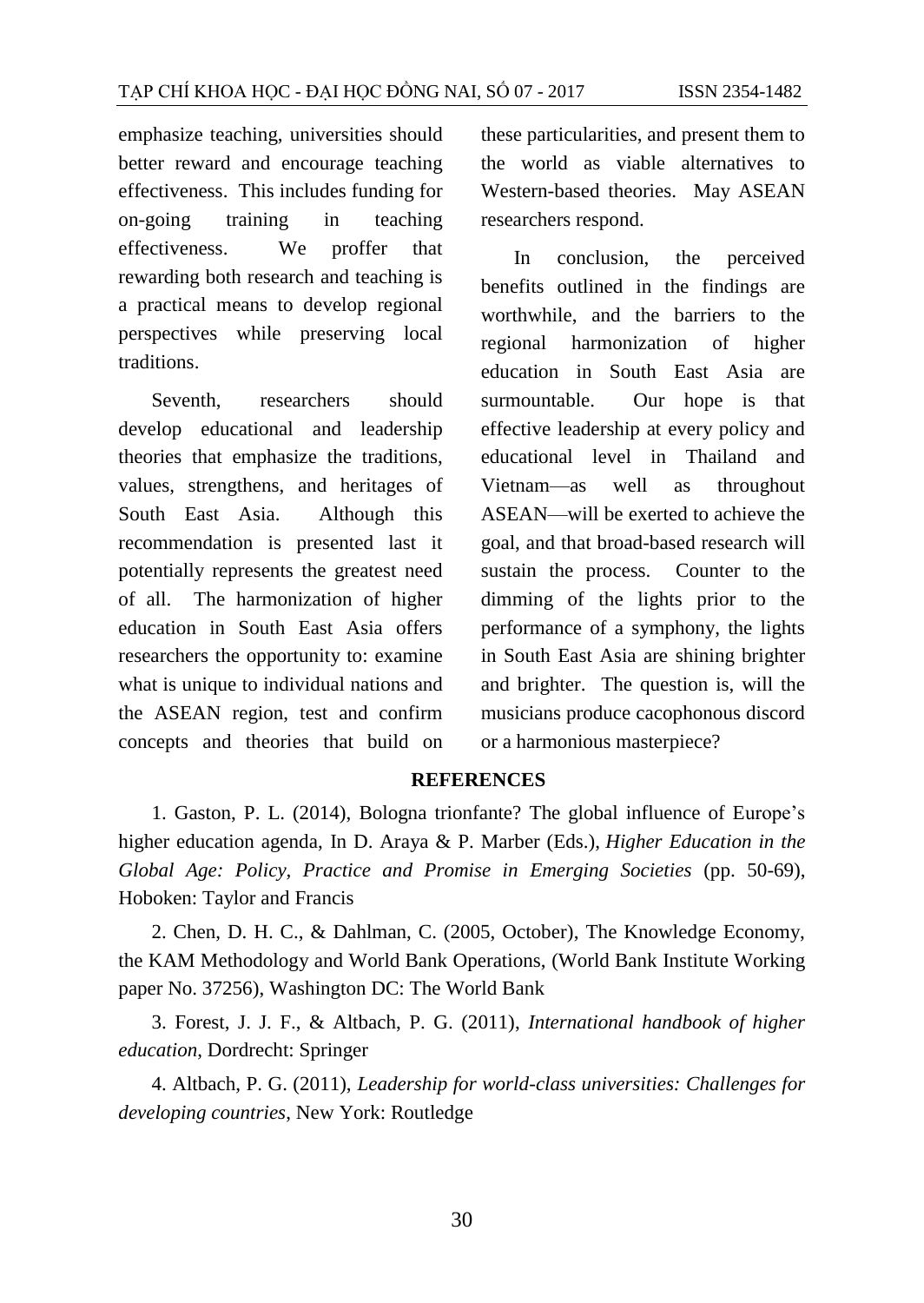5. Hazelkorn, E. (2014), Striving for "world-class excellence": Rankings and emerging societies, In D. Araya & P. Marber (Eds.), *Higher Education in the Global Age: Policy, Practice and Promise in Emerging Societies* (pp. 246-270), Hoboken: Taylor and Francis

6. Benelux Bologna Secretariat (2009), *Bologna beyond 2010*, Report on the development of the European Higher Education Area

7. Charlier, J. (2007), The Bologna Process: The outcome of competition between Europe and the United States and a stimulus to this competition, *European Education, 39*(4), 10-26

8. Cetina, E. (2005), *Regional integration processes and their dynamics for external quality assurance: What can other regions learn from the Bologna Process?* Discussant paper for the International Institute for Education Planning, Paris: UNESCO

9. Lawson, F. H. (1997), *Dialectical Integration in the Gulf Co-Operation Council*. Occasional Paper No. 10. Abu Dhabi: Emirates Center for Strategic Studies and Research

10. de Prado Yepes, C. (2006), World Regionalization of Higher Education: Policy Proposals for International Organizations, *Higher Education Policy, 19*(1), 111-128

11. Mazawi, A. E. (2010), Naming the imaginary: "Building an Arab knowledge society" and the contested terrain of educational reforms for development. In O. Abi-Mershed & Georgetown University, *Trajectories of education in the Arab world: Legacies and challenges*, London: Routledge

12. Bess, James L. and Jay R. Dee (2008), *Understanding College and University Organization: Theories for Effective Policy and Practice,* Sterling, Virginia: Stylus

# **KỶ NGUYÊN CHÂU Á QUA HỘI NHẬP GIÁO DỤC ĐẠI HỌC KHU VỰC ĐÔNG NAM Á: PHÂN TÍCH CHÍNH SÁCH VÀ QUY TRÌNH GIÁO DỤC Ở THÁI LAN VÀ VIỆT NAM**

## *TÓM TẮT*

*Chính sách giáo dục toàn cầu hiện nay đang khuyến khích việc hình thành và phát triển các khu vực hội nhập giáo dục đại học ở châu Âu, châu Phi, châu Mỹ Latin, Vùng Vịnh và khu vực Đông Nam Á. Bài nghiên cứu này xem xét việc hội nhập giáo dục Đông Nam Á qua phân tích chính sách và quy trình hội nhập ở Thái Lan và Việt Nam. Trọng tâm bài nghiên cứu bao gồm: (1) đánh giá hiện trạng những nỗ lực*